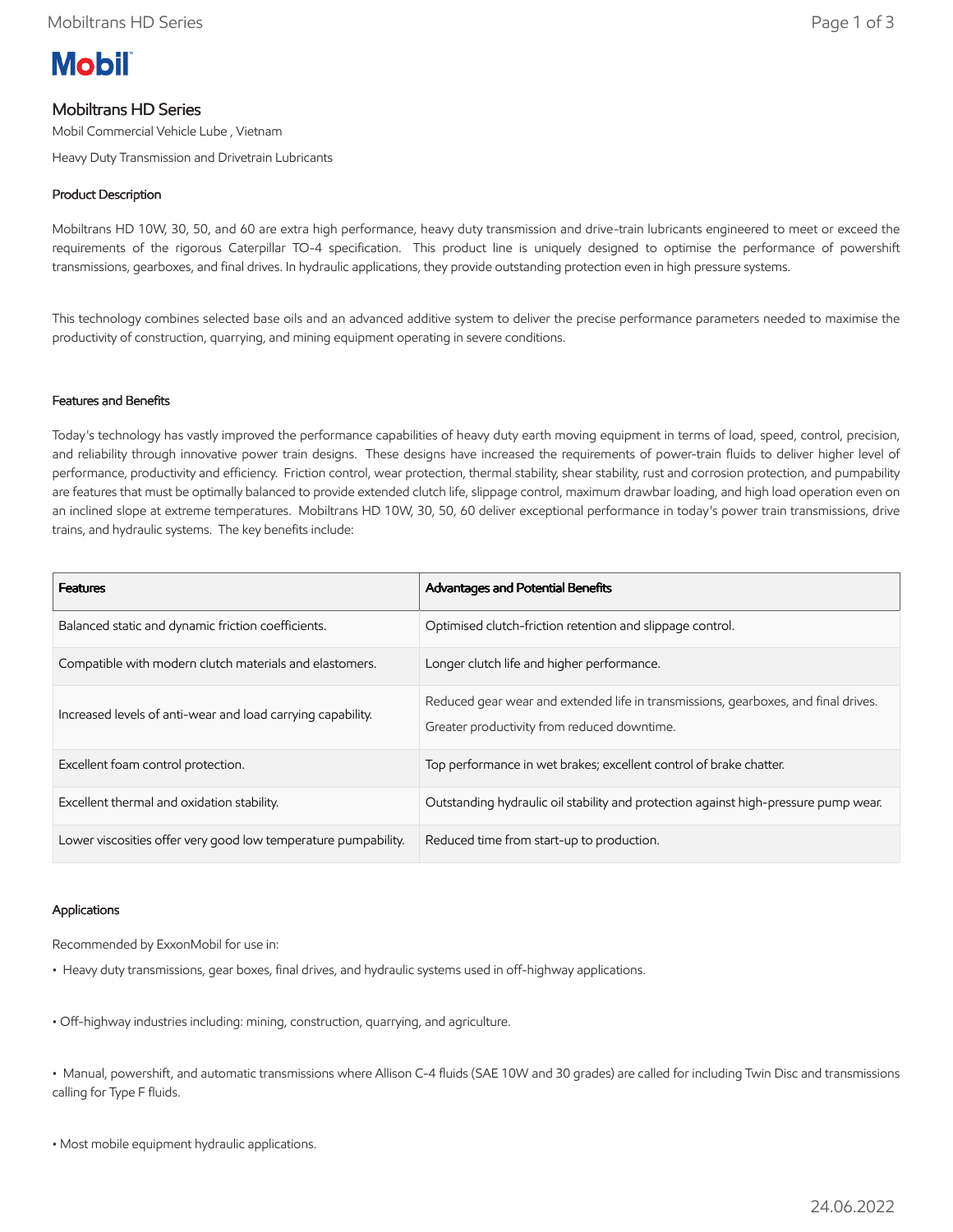### Mobiltrans HD Series Page 2 of 3

### Specifications and Approvals

| This product has the following approvals: | 30 | 50 | 60 | <b>10W</b> |
|-------------------------------------------|----|----|----|------------|
| ZF TE-ML 03C                              | ⌒  |    |    | $\wedge$   |
| ZF TE-ML 07F                              | ∧  |    |    |            |

| This product is recommended for use in applications requiring: | 30 | 50 | 60 | <b>10W</b> |
|----------------------------------------------------------------|----|----|----|------------|
| Allison C-4                                                    | ⌒  |    |    |            |
| KOMATSU KES 07.868.1                                           |    |    |    |            |

| This product meets or exceeds the requirements of: | 30 | 50 | 60 | <b>10W</b> |
|----------------------------------------------------|----|----|----|------------|
| Caterpillar TO-4                                   |    |    |    |            |

#### Properties and Specifications

| Property                                      | 30            | 50            | 60            | <b>10W</b> |
|-----------------------------------------------|---------------|---------------|---------------|------------|
| Grade                                         | <b>SAE 30</b> | <b>SAE 50</b> | <b>SAE 60</b> | SAE 10W    |
| Density @ 15 C, kg/l, ASTM D4052              | 0.886         | 0.91          | 0.91          | 0.864      |
| Flash Point, Cleveland Open Cup, °C, ASTM D92 | 242           | 242           | 244           | 233        |
| Kinematic Viscosity @ 100 C, mm2/s, ASTM D445 | 10.9          | 18.1          | 25            | 6.2        |
| Kinematic Viscosity @ 40 C, mm2/s, ASTM D445  | 96.1          | 205.67        | 332.74        | 40.3       |
| Pour Point, °C, ASTM D97                      | $-30$         | $-18$         | $-12$         | $-36$      |
| Viscosity Index, ASTM D2270                   | 95            | 97            | 96            | 115        |

#### Health and Safety

Health and Safety recommendations for this product can be found on the Material Safety Data Sheet (MSDS) @ [http://www.msds.exxonmobil.com/psims](http://www.msds.exxonmobil.com/psims/psims.aspx) /psims.aspx

All trademarks used herein are trademarks or registered trademarks of Exxon Mobil Corporation or one of its subsidiaries unless indicated otherwise.

#### 04-2022

#### [http://www.exxonmobil.com](http://www.exxonmobil.com/)

Typical Properties are typical of those obtained with normal production tolerance and do not constitute a specification. Variations that do not affect product performance are to be expected during normal manufacture and at different blending locations. The information contained herein is subject to change without notice. All products may not be available locally. For more information, contact your local ExxonMobil contact or visit [www.exxonmobil.com](http://www.exxonmobil.com/)

ExxonMobil is comprised of numerous affiliates and subsidiaries, many with names that include Esso, Mobil, or ExxonMobil. Nothing in this document is intended to override or supersede the corporate separateness of local entities. Responsibility for local action and accountability remains with the local ExxonMobil-affiliate entities.